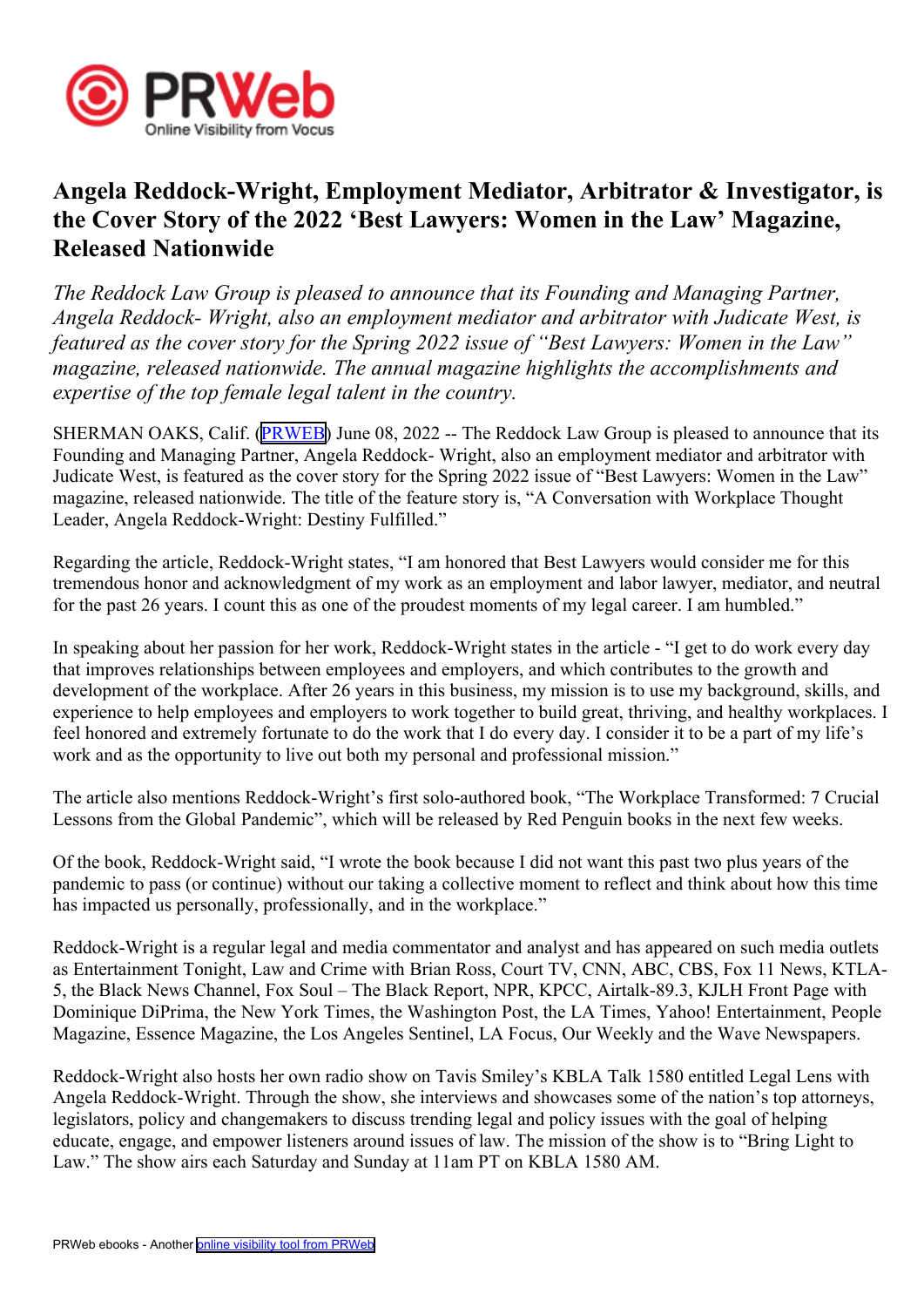

## ABOUT BEST LAWYERS:

Since it was first published in 1983, Best Lawyers® has become universally regarded as the definitive guide to legal excellence. Best Lawyers lists are compiled based on an exhaustive peer-review evaluation. Almost 94,000 industry-leading lawyers are eligible to vote (from around the world), and we have received over 11 million evaluations on the legal abilities of other lawyers based on their specific practice areas around the world. Corporate Counsel magazine has called Best Lawyers "the most respected referral list of attorneys in practice."

## ABOUT ATTORNEY ANGELA REDDOCK-WRIGHT, ESQ:

Experienced Employment Law Attorney, Mediator, Arbitrator, Investigator, Legal and Media Commentator

Recently inducted into the prestigious College of Labor & Employment Lawyers and named <sup>a</sup> Top 50 Woman Attorney by the Daily Journal, Angela Reddock-Wright is an employment mediator, arbitrator, workplace, and Title IX investigator. She has practiced as an employment and labor law attorney for 25 years. After working as an employment litigator for 15 years, in 2011, she opened the Reddock Law Group and transitioned to becoming <sup>a</sup> full-time neutral.

Additionally, Reddock-Wright is <sup>a</sup> member of the panel of distinguished mediators and arbitrators with Judicate West, <sup>a</sup> California company that represents the gold standard in dispute resolution.

Currently, Reddock-Wright serves as <sup>a</sup> Member of the Executive Committee for the Los Angeles County Bar Association Labor & Employment Law Section, on the Board of Directors for the Los Angeles Chamber of Commerce, the Los Angeles Urban League, and Women in Non-Traditional Employment Roles (WINTER). She also is an Advisory Board Member for the Young Invincibles, Los Angeles office. She also is <sup>a</sup> member of the Southern California Mediation Association (SCMA) and the Association of Workplace Investigators. She is <sup>a</sup> pas<sup>t</sup> President and Board Member of the SCMA.

Reddock-Wright also has served in executive leadership board roles with such organizations as Ability First, the Brentwood School of Los Angeles, and the Los Angeles African-American Women's Public Policy Institute (also <sup>a</sup> founding member of this organization).

Reddock-Wright is an Adjunct Professor for the Mediation Clinic at USC Gould School of Law, and in the Negotiations, Conflict Resolution and Peace program at California State University, Dominguez Hills. She is also an instructor in the human resources certification program at UCLA Extension.

Beyond her experience as an attorney, Reddock-Wright has <sup>a</sup> breadth of experience working in the government, community, and non-profit sectors. She has run for and served in public office. She has served as an appointee on multiple governmen<sup>t</sup> and public sector boards, including the Los Angeles Community College Board of Trustees, the California State Board of Barbering & Cosmetology, the Los Angeles County Small Business Commission, and the City of Los Angeles Transportation Commission.

For more information about Reddock-Wright: <https://www.reddocklaw.com/> <https://www.judicatewest.com/adr/angela-reddock-wright> <https://angelareddock-wright.com/> <https://www.linkedin.com/in/angelareddock/>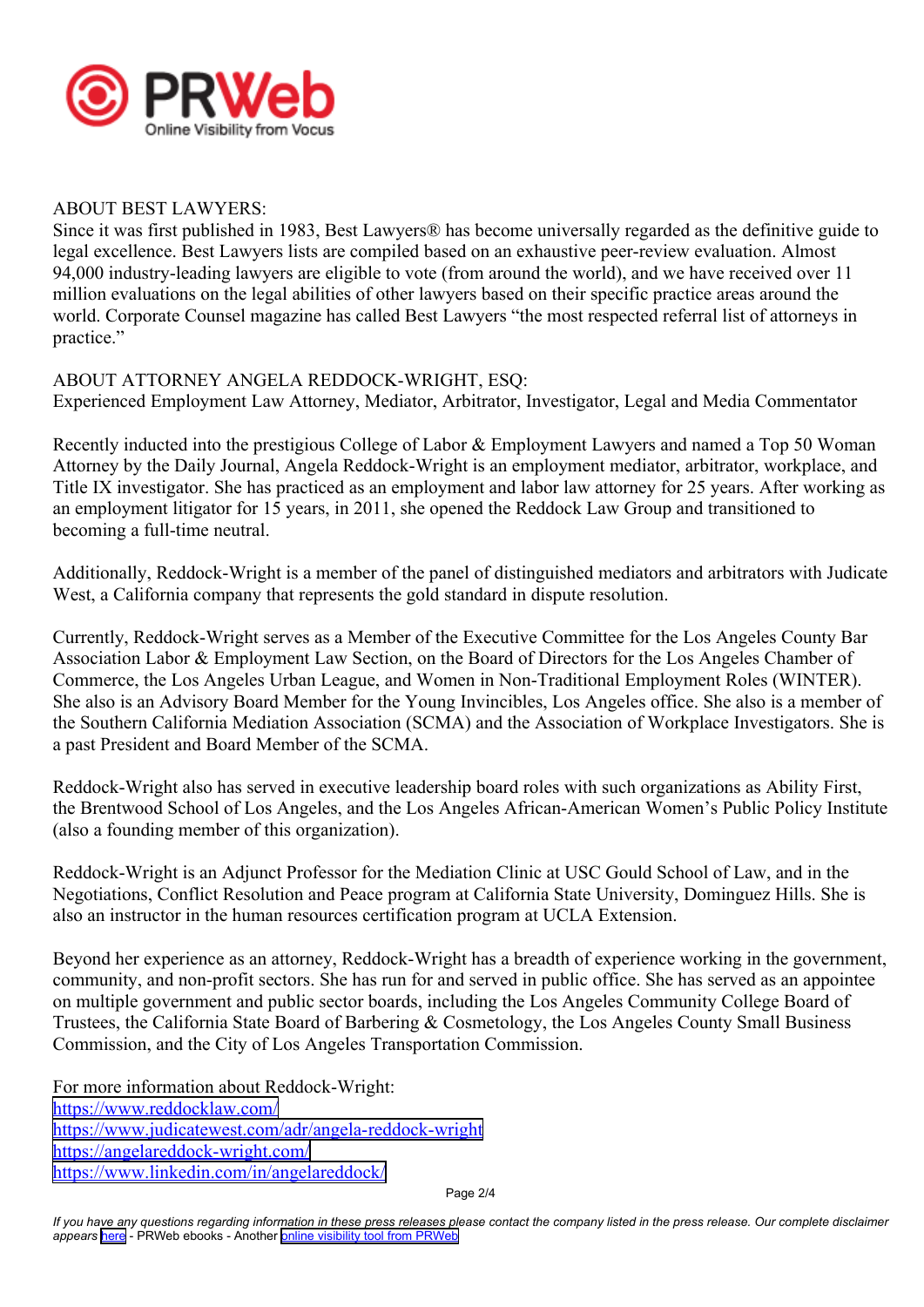

If you would like to speak with Reddock-Wright or her publicist: Angela Reddock-Wright, Esq., AWI-CH Reddock Law Group Email: info@reddocklaw.com Phone: 213.996.8474

Lisa Elkan Lisa PR Email: LisaElkanPR@gmail.com